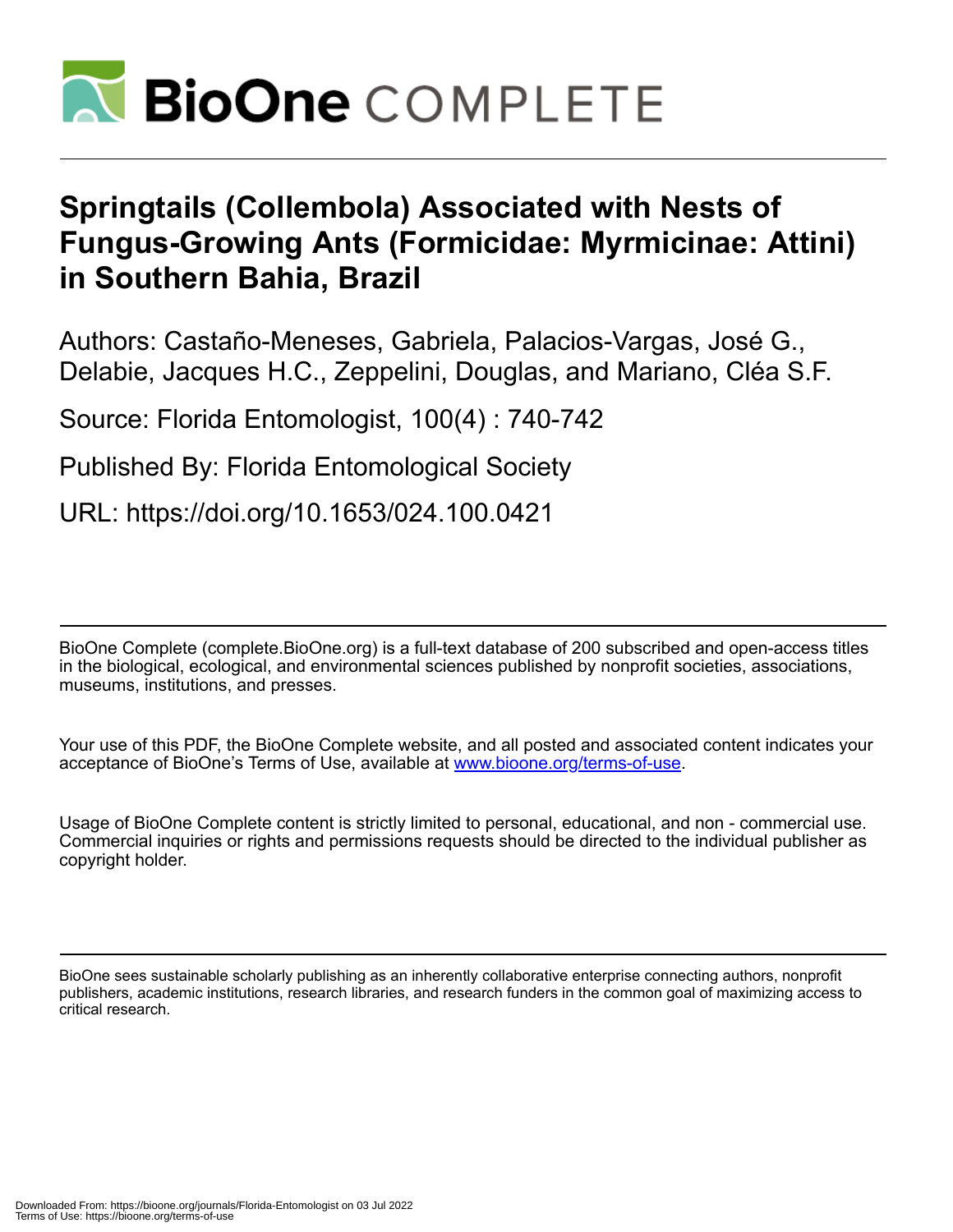# **Springtails (Collembola) associated with nests of fungus-growing ants (Formicidae: Myrmicinae: Attini) in southern Bahia, Brazil**

Gabriela Castaño-Meneses<sup>1,2</sup>\*, José G. Palacios-Vargas<sup>2</sup>, Jacques H.C. Delabie<sup>3,4</sup>, *Douglas Zeppelini5 , and Cléa S.F. Mariano3,4*

#### **Abstract**

Four species of Collembola were found in nests of the ant genera *Myrmicocrypta*, *Trachymyrmex* and *Sericomyrmex* of the tribe Attini (Formicidae: Myrmicinae). The panmyrmecophilic collembolan *Cyphoderus* (Lepidocyrtidae: Cyphoderinae) was the most abundant and was associated with all the ants. The collembolan genus *Mucrosomia* (Isotomidae: Anurophorinae) was found for the first time in ant nests. This is the first list of springtails found in nests of fungus-growing ants other than those belonging to the genera *Atta* and *Acromyrmex* (Formicidae: Myrmicinae).

Key Words: *Cyphoderus*, *Mucrosomia*, lower Attini, synecomorphs

#### **Resumen**

Se encontraron cuatro especies de Collembola en nidos de hormigas de los géneros *Myrmicocrypta*, *Trachymyrmex* y *Sericomyrmex* de la tribu Attini (Formicidae: Myrmicinae). El colémbolo panmirmecófilo *Cyphoderus* (Lepidocyrtidae: Cyphoderinae) fue el más abundante y se registró asociado a todas las hormigas. El género de colémbolos *Mucrosomia* (Isotomidae: Anurophorinae) se registra por primera vez en nidos de hormigas. Este es el primer listado de colémbolos encontrados en nidos de hormigas cultivadoras de hongos de géneros diferentes a *Atta* y *Acromyrmex* (Formicidae: Myrmicinae).

Palabras Clave: *Cyphoderus*, *Mucrosomia*, Attini inferiores, sinecomorfos

Fungus-growing ants (Formicidae: Myrmicinae: Attini) are distributed exclusively in the New World, with more than 230 species described. They are obligately dependent on the fungi they grow, though displaying great variation in their ecology (Mehdiabadi & Schultz 2010). Conditions in the nests of fungus-growing ants are extremely stable in time and space, and nests possess considerable resources that are available for the diverse fauna associated with such ants (Kistner 1982; Waller & Moser 1990; Hughes et al. 2008). Most genera, previously considered to be the "lower" attines in an earlier system of classification (before Ward et al. 2015), form small colonies with fewer than 3,000 workers. In contrast, the species of the related genus *Atta* form very large colonies that can include several million workers (Hölldobler & Wilson 1990). Most research on the fauna associated with fungus-growing ant nests has been focused on the genera *Atta* and *Acromyrmex*, particularly on some groups of inquilines such as Coleoptera and Araneae (Cushing 1997; Vazde-Mello et al. 1998; Navarrete-Heredia 2001).

Springtails are common inhabitants of fungus-growing ant nests, and in some cases they can be considered to be pests of the fungal

gardens maintained by the ants. Even the peculiar behavior known as "jigging", described as rhythmic rocking behavior displayed by *Cyphomyrmex* and *Myrmicocrypta* ants (Formicidae: Myrmicinae), has been attributed to driving away the collembolans from fungus gardens (Kweskin 2004). Nevertheless, until now only 3 species of collembolans have been reported to be associated with fungus-growing ants, all in the genera *Atta* and *Acromyrmex* (Formicidae: Myrmicinae): *Cyphoderus inaequalis* Folsom (Lepidocyrtidae: Cyphoderinae) with *Acromyrmex octospinosus* (Reich) (Weber 1958), *Pseudosinella violenta* (Folsom) (Lepidocyrtidae) with *Atta texana* (Buckley) (Waller & Moser 1990), and *Seira edmanni* (Stach) (Seiridae) with *A. sexdens* (L) (Eidmann 1937). The occurrence of springtails of the family Sminthuridae have been reported in laboratory colonies of *Cyphomyrmex costatus* Mann (Formicidae: Myrmiciane) (Kweskin 2004), but there are no records of this group of microarthropods in any other fungusgrowing ant nests. Here we report information on springtails living in the nests of fungus-growing ants in different localities of southern Bahia, Brazil.

\*Corresponding author; E-mail: gabycast99@hotmail.com

<sup>1</sup> Ecología de Artrópodos en Ambientes Extremos, Unidad Multidisciplinaria de Docencia e Investigación, Facultad de Ciencias, Universidad Nacional Autónoma de México, Campus Juriquilla, Boulevard Juriquilla 3001, 76230, Querétaro, México. E-mail: gabycast99@hotmail.com (G. C. M.)

<sup>2</sup> Ecología y Sistemática de Microartrópodos, Departamento de Ecología y Recursos Naturales, Facultad de Ciencias, Universidad Nacional Autónoma de México, 04510, México, Distrito Federal, México. E-mail: troglolaphysa@hotmail.com (J. G. P. V.)

<sup>&</sup>lt;sup>3</sup>Departamentos de Ciências Biológicas e de Ciências Agrárias e Ambientais, Universidade Estadual de Santa Cruz, 45650-000 Ilhéus, Bahia, Brazil. E-mail: jacques. delebie@gmail.com (J. H. C. D.)

<sup>4</sup> Laboratôrio de Mirmecologia, Centro de Pesquisas do Cacau, , Caixa Postal 7, 45600-970, Itabuna, Bahia, Brazil. E-mail: camponotu@hotmail.com (C. S. F. M.) <sup>5</sup>Universidade Estadual da Paraíba Campus V, Centro de Ciências Biológicas e Socias Aplicadas, Depto. Biologia. Programa de Pós Graduação en Ecologia e Conservação. 58070-450, João Pessoa, Paraíba, Brazil. E-mail: zeppelini@daad-alumni.de (D. Z.)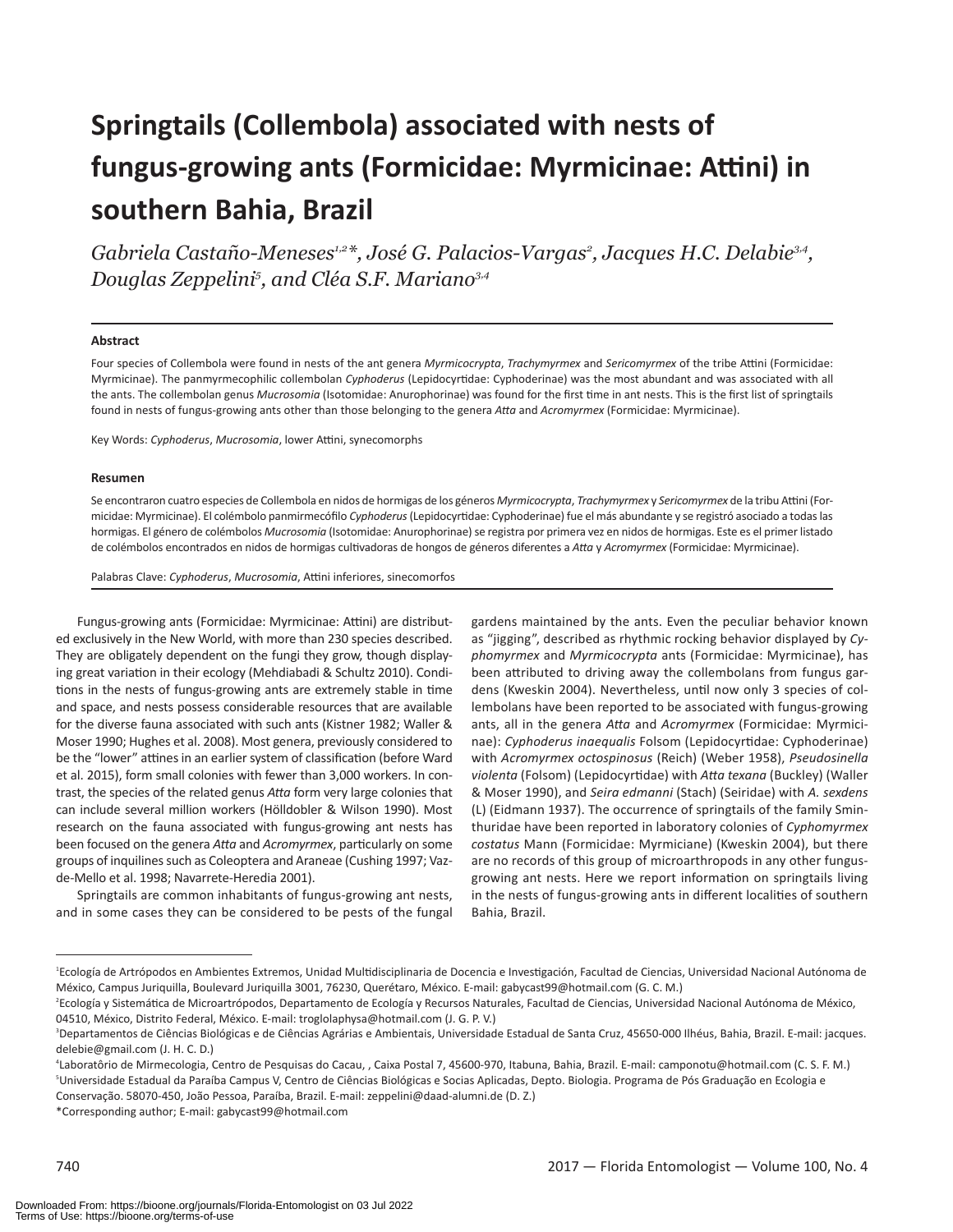**Table 1.** Collecting sites in the southeast of Bahia State, Brazil, 2012-2013.

| Locality                                         | Geographical coordinates<br>(Latitude, Longitude) | Environment                                         | <b>Nests</b> |
|--------------------------------------------------|---------------------------------------------------|-----------------------------------------------------|--------------|
| Aurelino Leal-Boa Vista Farm                     | 14.3500°S, 39.4000°W                              | Cacao field                                         |              |
| Canavieiras                                      | 15.6500°S, 38.9500°W                              | Arboretum                                           |              |
| Ilhéus-Cocoa Research Center-Reserva Zoobotânica | 14.7500°S. 39.2162°W                              | Arboretum<br>Cacao field<br>Secondary growth forest | 50           |
| Itajuípe-Estação Experimental                    | 14.7000°S, 39.4830°W                              | Cacao field                                         | 6            |
| Santa Luzia                                      | 15.4000°S, 39.3330°W                              | Cacao field                                         |              |
| Ubaitaba-Fazenda Fortaleza                       | 14.3000°S. 39.3160°W                              | Cacao field                                         |              |
| Ubatã-Fazenda Providência                        | 14.1830°S, 39.5000°W                              | Cacao field                                         |              |
| Una-Estação Experimental ESMAI                   | 15.2660°S. 39.0660°W                              | Cacao field                                         |              |

#### **Materials and Methods**

Entire nests of fungus-growing ants, including ants of the genera *Apterostigma*, *Cyphomyrmex*, *Mycocepurus*, *Myrmicocrypta*, *Sericomyrmex*, and *Trachymyrmex* (Formicidae: Myrmicinae) were collected in the localities of Ubatã, Ubaitaba, Itajuípe, and Ilhéus, in the southeast of the state of Bahia, Brazil, during different periods of 2012 and 2013, during the project "Biology of fungus-growing ants in Southern Bahia, Brazil: associated fauna and nesting strategy". They were obtained from cocoa plantations and areas of secondary growth of tropical rain forest. These nests were examined for associated fauna. Springtails were obtained directly using a paint brush or entomological forceps. The springtails were sorted and mounted in Hoyer's solution for identification. Table 1 shows the main characteristics of the nests examined.

#### **Results**

A total of 74 nests of the different ant species were examined for associated fauna. Springtails were found in only 17 nests, which belonged to the ants *Sericomyrmex saussurei* Emery (Formicidae: Myrmicinae) (5 nests), *S. bondari* Borgmeier (Formicidae: Myrmicinae) (4 nests), *S. parvulus* Forel (Formicidae: Myrmicinae) 2 nests), *Myrmicocrypta* sp. (5 nests), and *Trachymyrmex cornetzi* (Forel) (Formicidae: Myrmicinae) (1 nest). No collembolans were found in the nests of *Apterostigma*, *Cyphomyrmex* and *Mycocepurus*. A total of 106 springtails

**Table 2.** Springtails associated with the nests of fungus-growing ants in southeastern Bahia State, Brazil.

| Collembola                                   | Host ants                                                                                                          |  |
|----------------------------------------------|--------------------------------------------------------------------------------------------------------------------|--|
| Entomobryomorpha                             |                                                                                                                    |  |
| Lepidocyrtidae                               |                                                                                                                    |  |
| Cyphoderinae                                 |                                                                                                                    |  |
| Cyphoderus agnotus Börner                    | Myrmicocrypta sp.<br>Sericomyrmex bondari Borgmeier<br>Sericomyrmex parvulus Forel<br>Sericomyrmex saussurei Emery |  |
| Cyphoderus similis Folsom                    | Myrmicocrypta sp.<br>Sericomyrmex parvulus Forel<br>Sericomyrmex saussurei Emery<br>Trachymyrmex cornetzi (Forel)  |  |
| Isotomidae                                   |                                                                                                                    |  |
| Proisotominae                                |                                                                                                                    |  |
| Proisotoma minima (Absolon)<br>Anurophorinae | Sericomyrmex saussurei Emery                                                                                       |  |
| Mucrosomia sp.                               | Sericomyrmex saussurei Emery                                                                                       |  |

Downloaded From: https://bioone.org/journals/Florida-Entomologist on 03 Jul 2022 Terms of Use: https://bioone.org/terms-of-use

representing 4 species were recorded, the most common being *Cyphoderus agnotus* Börner (Cyphoderidae: Cyphoderus) (Table 2).

#### **Discussion**

Springtails were found in only 24% of the nests, and were associated with 3 genera of fungus-growing ants among the 6 we studied. *Cyphoderus* was present in all the ant species nests, confirming its panmyrmecophily (Wasmann 1894). Nevertheless, we found that *C. agnotus* was associated with *S. bondari* (Hymentopera: Formicidae), whereas *C. similis* was associated with *T. cornetzi*. *Mucrosomia* (Iso tomidae: Anurophorinae) was recorded for the first time in ant nests; until now this genus has been found in Brazil only by Mendonça and Queiroz (2013) in mountains of the southeast of the country, whereas the other 3 known species occur in Europe (Potapov 2001). The species *Proisotoma minima* (Collembola: Isotomidae) has been recorded once previously associated with Ponerinae (Hymenoptera: Formicidae) ant nests found in cacao pods (Castaño-Meneses et al. 2014).

Within attine "agricultural systems," *Myrmicocrypta* display a "lower agriculture" system, whereas *Trachymyrmex* and *Sericomyrmex* show a "generalized higher agriculture" system (Mehdiabadi & Schultz 2010). All of these ants cultivate their symbiotic fungus with plant detritus, flower fragments, seeds, and arthropod feces as substrates, which are suitable for growth of the leucocoprineous fungi grown by the ants (Brandão & Mayhé-Nunes 2007; Mehdiabadi & Schultz 2010). These fungi are common decomposers of the leaf litter, and also are consumed by the Collembola (Vellinga 2004; Takahashi et al. 2005). The availability of this food source can explain the abundance of springtails such as *Cyphoderus* in the nests of these ants. Collembola were already recorded as commensals in nests of different fungus growing ants, but without discrimination of the host ant species (Mehdiabadi & Schultz 2010). This is the first record of springtails associated with known species of the genera *Myrmicocrypta*, *Trachymyrmex* and *Sericomyrmex*. The occurrence of collembolans in the nests of fungusgrowing ants is possibly beneficial to the growth of the symbiotic fungus. It has been observed that grazing activity of collembolans is able to increase the growth and respiration rate of fungal hyphae (Hedlund et al. 1991), and for this reason, the host ants tolerate them in their nests.

## **Acknowledgments**

The authors would like to thank the Programa de Apoyos para la Superación del Personal Académico, DGAPA, UNAM that gave support to sabbatical leave to GCM and research visit of DZ. CNPq is acknowledged for the grant concession to CSFM and JHCD. We are deeply